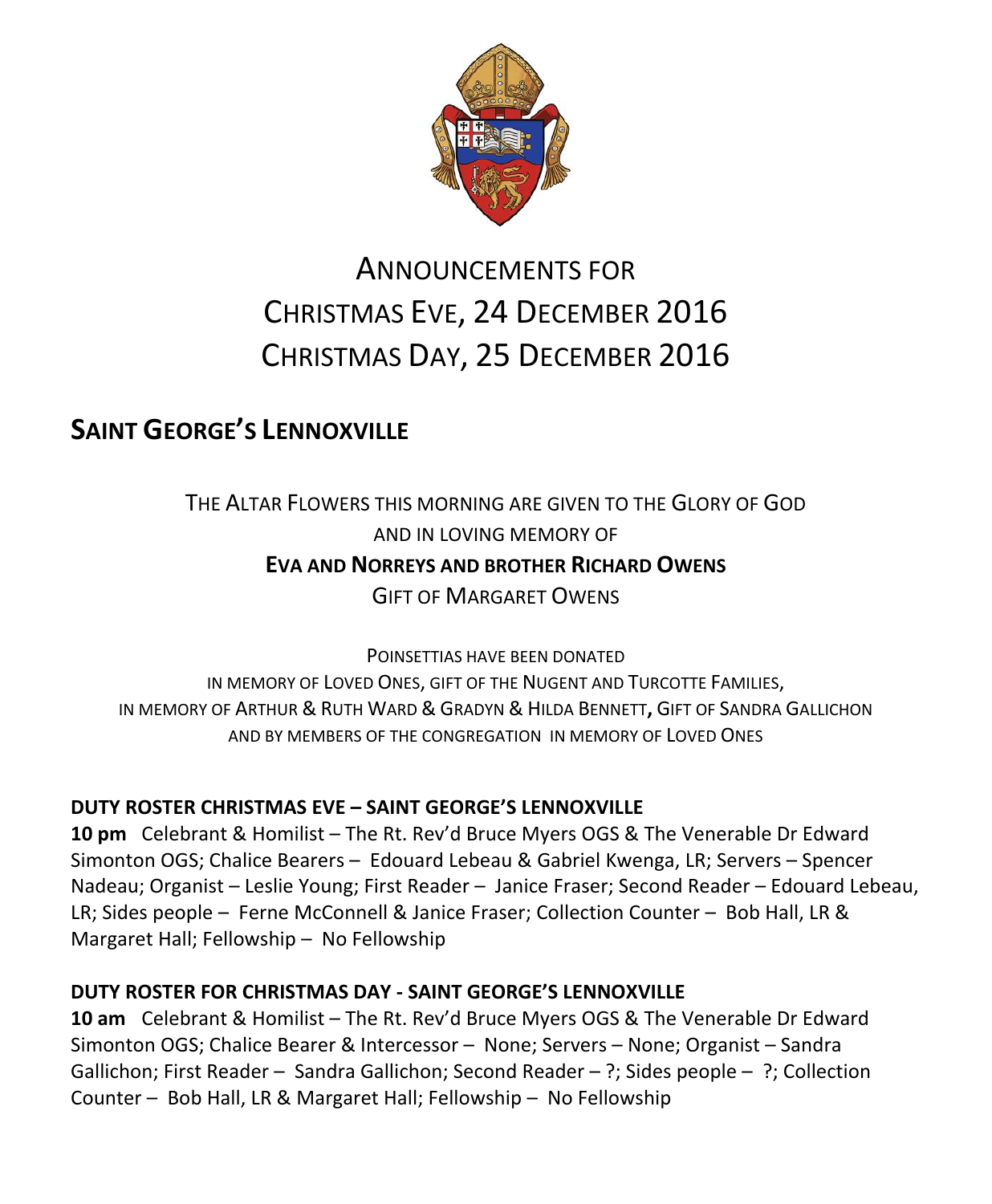# **SAINT BARNABAS NORTH HATLEY**

### THE ALTAR FLOWERS THIS MORNING ARE GIVEN TO THE GLORY OF GOD AND IN LOVING MEMORY OF **DEPARTED MEMBERS OF THE HILLIARD & STAFFORD FAMILIES**

### **DUTY ROSTER CHRISTMAS EVE - SAINT BARNABAS NORTH HATLEY**

8 pm Celebrant & Homilist – The Venerable Dr. Edward Simonton OGS; Eucharist Assistant – Beverly Dame, LR; First Reader – Beverly Dame, LR; Second Reader – Page Dame, LR; Sides person – Jennifer Madill; Prayers of the People – Kathy Stafford; Organist – Louis Brouillette

St. Barnabas North Hatley website: [www.stbarnabasqc.org](https://webmail.ubishops.ca/owa/redir.aspx?REF=0vV84iQWktbgou41-Q7x-hpuWc0un25Lg32_cT3pE_mXa77B8czTCAFodHRwOi8vd3d3LnN0YmFybmFiYXNxYy5vcmc.)

# ON THIS WEEK

#### **ST LUKE'S – MAGOG**

As of 2017, Sunday services at St Luke's – Magog will be held at 11:00 am and not at 10:00 am. There will be services only on the 2nd and 4th Sundays each month. Both of these services will be services of Holy Communion.

### **MEN'S BREAKFAST – NORTH HATLEY**

St Barnabas' Church, North Hatley

There will be a weekly men's breakfast at 7:00 am on Thursday's. Cost is \$8 per person. For more information contact The Venerable Richard Salt at 873-888-7936.

### **POSTAGE STAMPS – LENNOXVILLE**

If you would like to accumulate used POSTAGE STAMPS and bring them to St. George's Church, Lennoxville, the Parish Guild has a new source for disposal of them with an opportunity to raise a few more \$\$\$\$. Your support would be greatly appreciated.

### **SUNDAY SCHOOL – LENNOXVILLE**

Sunday school will start back on January  $15<sup>th</sup>$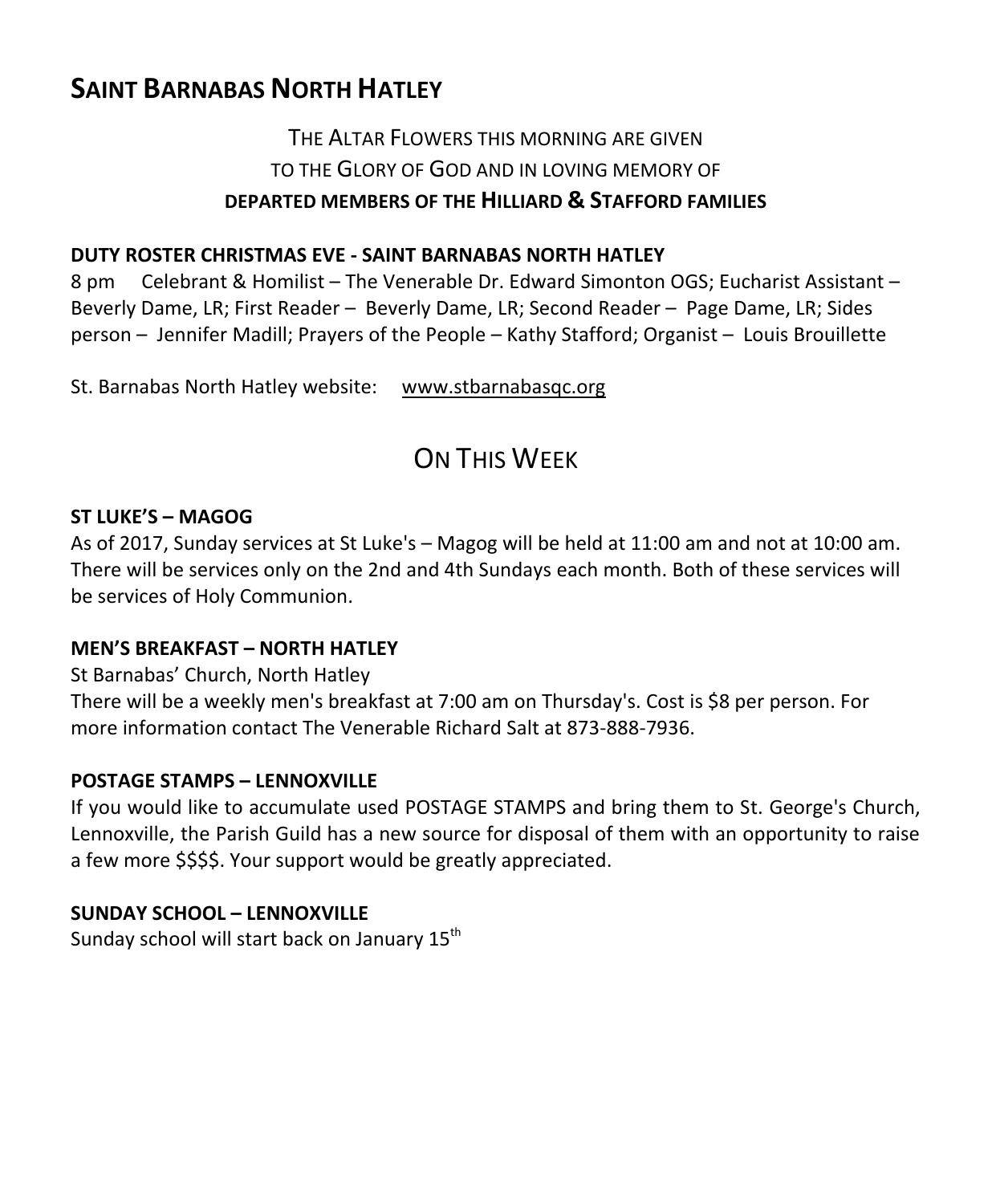## SERVICES THIS WEEK

#### **CHRISTMAS SERVICES**

- DEC. 23 7 PM DENISON MILLS
- DEC. 24 2 PM BURY
	- 4 PM COOKSHIRE
	- 4 PM COATICOOK
	- 6 PM MILBY
	- 7 PM RICHMOND
	- 7:30 PM AYER'S CLIFF
	- 8 PM NORTH HATLEY
	- 9 PM DANVILLE
	- 9 PM MAGOG
	- 10 PM LENNOXVILLE
- DEC. 25 10 AM LENNOXVILLE

## SERVICES NEXT WEEK

| <b>NEXT SUNDAY</b> | 9 AM              | <b>HOLY EUCHARIST</b> | <b>NORTH HATLEY</b> |
|--------------------|-------------------|-----------------------|---------------------|
|                    | $9:30 \text{ AM}$ | <b>HOLY EUCHARIST</b> | <b>BURY</b>         |
|                    | 11 AM             | <b>HOLY EUCHARIST</b> | LENNOXVILLE         |
|                    | 11 AM             | <b>HOLY EUCHARIST</b> | <b>COOKSHIRE</b>    |
|                    |                   |                       |                     |

# UPCOMING EVENTS

#### **EVENSONG & INDUCTION SERVICE – LENNOXVILLE**

On Sunday, January 8, 2017 at 4 pm, St. George's Lennoxville will hold a special Evensong and Induction Service. The Rev'd Giuseppe Gagliano will be inducted by Bishop Bruce as a new priest in the St. Francis Regional Ministry. Everyone is invited to come and welcome Fr Giuseppe. Refreshments will be served after the service.

#### **DEANERY LAY READERS WORKSHOP – LENNOXVILLE**

There will be a Deanery Lay Readers workshop at St. George's Lennoxville on Saturday, January 21, 2017 from 10 am to noon.